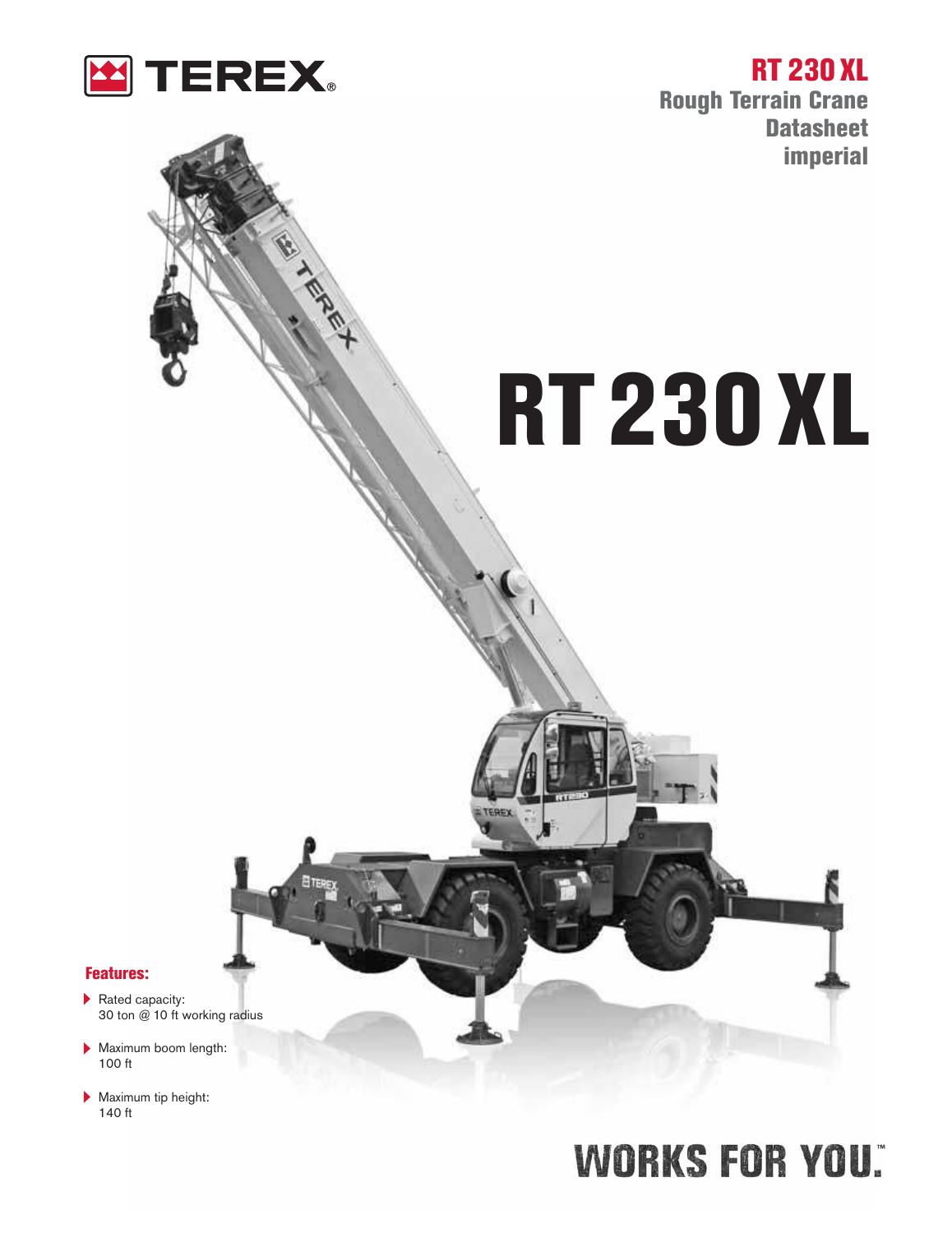# **CONTENTS RT 230 XL**

| <b>Key</b> |   |
|------------|---|
|            | ◠ |

### **Dimensions**

| Crane dimensions in the contract of the contract of the contract of the contract of the contract of the contract of the contract of the contract of the contract of the contract of the contract of the contract of the contra |  |
|--------------------------------------------------------------------------------------------------------------------------------------------------------------------------------------------------------------------------------|--|
|                                                                                                                                                                                                                                |  |

### **Load Charts**

### **Technical Description**

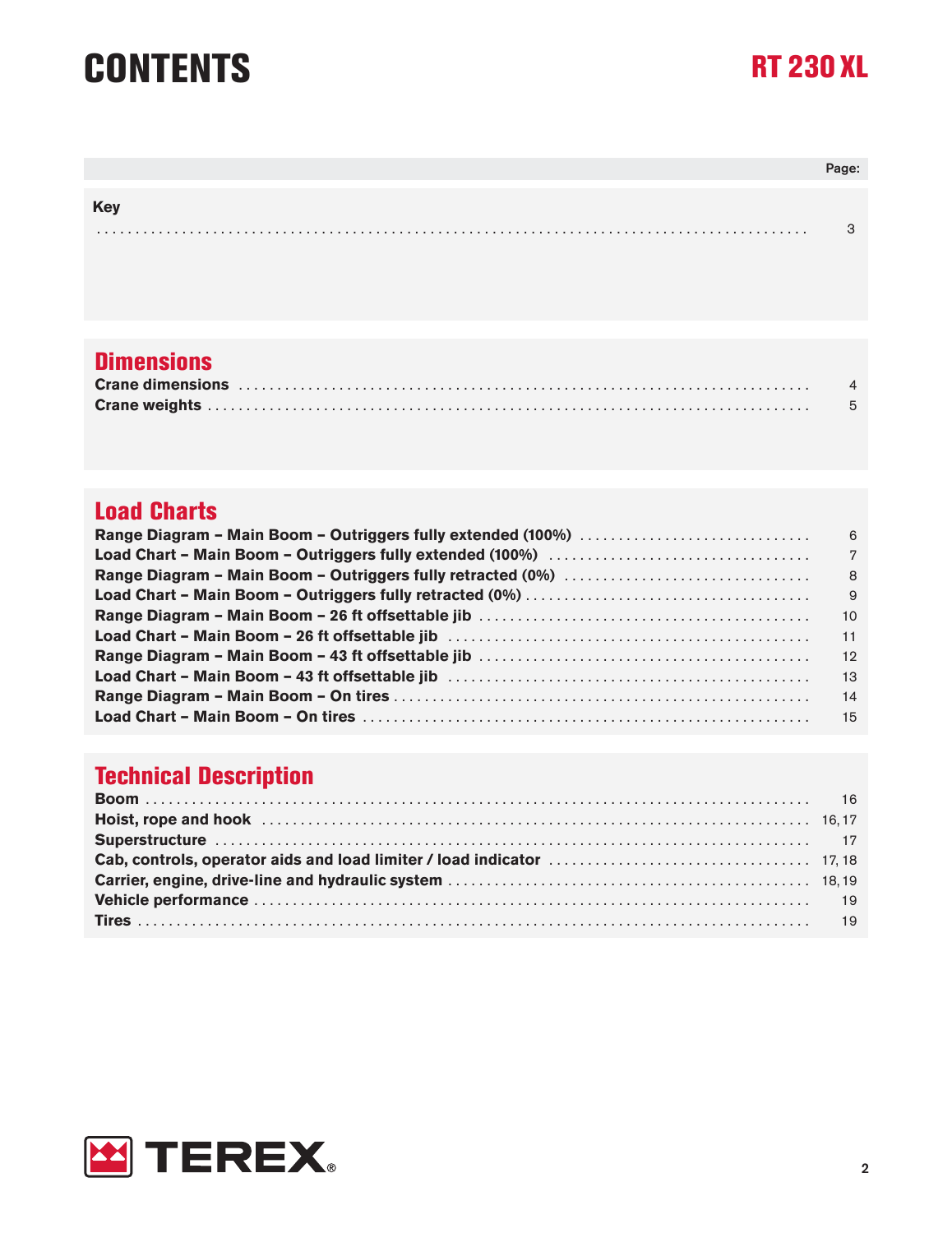## **KEY RT 230 XL**

|               | Counterweight                                              |                    | General performance                                   |
|---------------|------------------------------------------------------------|--------------------|-------------------------------------------------------|
|               | Main boom                                                  | <b>ASSESSED</b>    | Telescoping mode                                      |
|               | Boom length                                                |                    | Boom luffing angle                                    |
|               | Tip height                                                 |                    | Working radius                                        |
|               | Boom with extension                                        |                    | Max. boom length with extension                       |
|               | Main boom with aux head                                    |                    | Distance from the hook to the head sheave pin         |
|               | Slewing / Allowable slewing range                          |                    | Slewing locked / Slewing locked at specified position |
|               | Slewing brake                                              | $\hspace{0.1mm} +$ | Slewing gears                                         |
|               | Outriggers / Lifting on outriggers<br>(100/50/0% extended) |                    | Lifting on wheels / Pick & Carry                      |
|               | Main hoist                                                 |                    | Auxiliary hoist                                       |
|               | Hoist speed                                                |                    | Rope length                                           |
|               | Rope - Standard / Optional                                 |                    | Max. line pull                                        |
|               | Rope diameter                                              |                    | Tire                                                  |
|               | Hook block                                                 |                    | Controls                                              |
|               | Cab                                                        |                    | Engine                                                |
| $\frac{1}{2}$ | Operator aids / Load limiter / Load indicator              |                    | Steering                                              |
|               | Mechanical transmission                                    | $\bullet$<br>ршф   | Speed                                                 |
| <b>HYDR</b>   | Hydraulics                                                 |                    | Heating / Air conditioning                            |
|               | Working temperature                                        |                    | Gradeability                                          |
|               | Lights                                                     | $\blacksquare$ GVW | Gross vehicle weight                                  |
|               | Crane / Crane in standard configuration                    |                    | Weight on front axle                                  |
|               | Crane without counterweight                                |                    | Weight on rear axle                                   |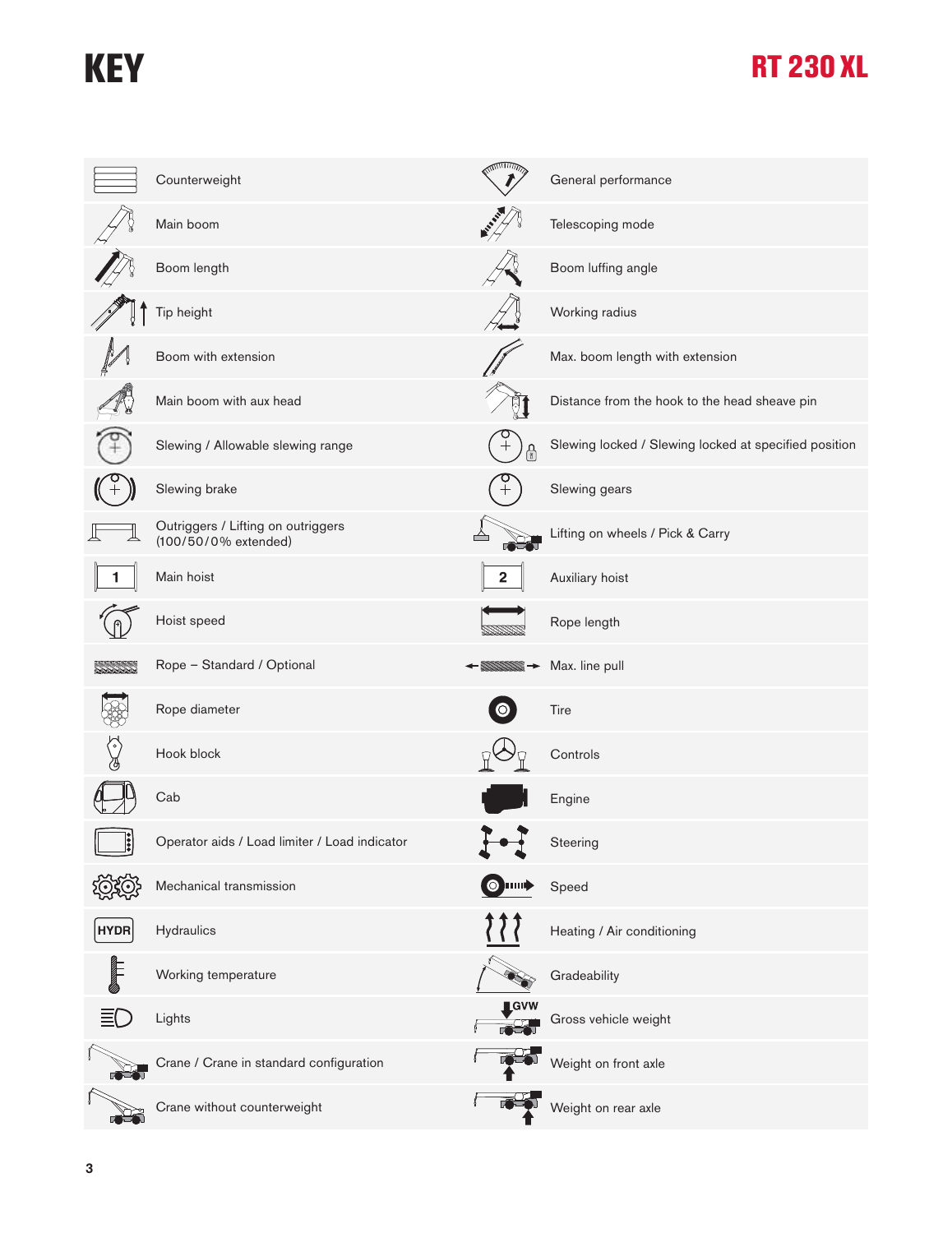# **CRANE DIMENSIONS RT 230 XL**



| <b>Tire</b><br><b>Variances</b> | $16.00 \times 25$ 20.5 x 25 |                |
|---------------------------------|-----------------------------|----------------|
| A (Approach Angle)              | $25.1^{\circ}$              | $25.1^{\circ}$ |
| <b>B</b> (Departure Angle)      | $93.1^{\circ}$              | $23.1^{\circ}$ |
| C (Tire Track)                  | $6' - 7.5''$                | $6' - 10.5"$   |
| D (Overall Width)               | 8'                          | $8' - 8''$     |

#### **Note:**

All heights are based on 20.5 x 25 tires.



| <b>Outrigger Spread</b><br>From Jack CL to Jack CL |              |  |  |  |  |
|----------------------------------------------------|--------------|--|--|--|--|
| <b>Fully Extended</b>                              | 19'          |  |  |  |  |
| Mid-Position                                       | $13' - 2''$  |  |  |  |  |
| <b>Fully Retracted</b>                             | $7' - 4.5''$ |  |  |  |  |
|                                                    |              |  |  |  |  |

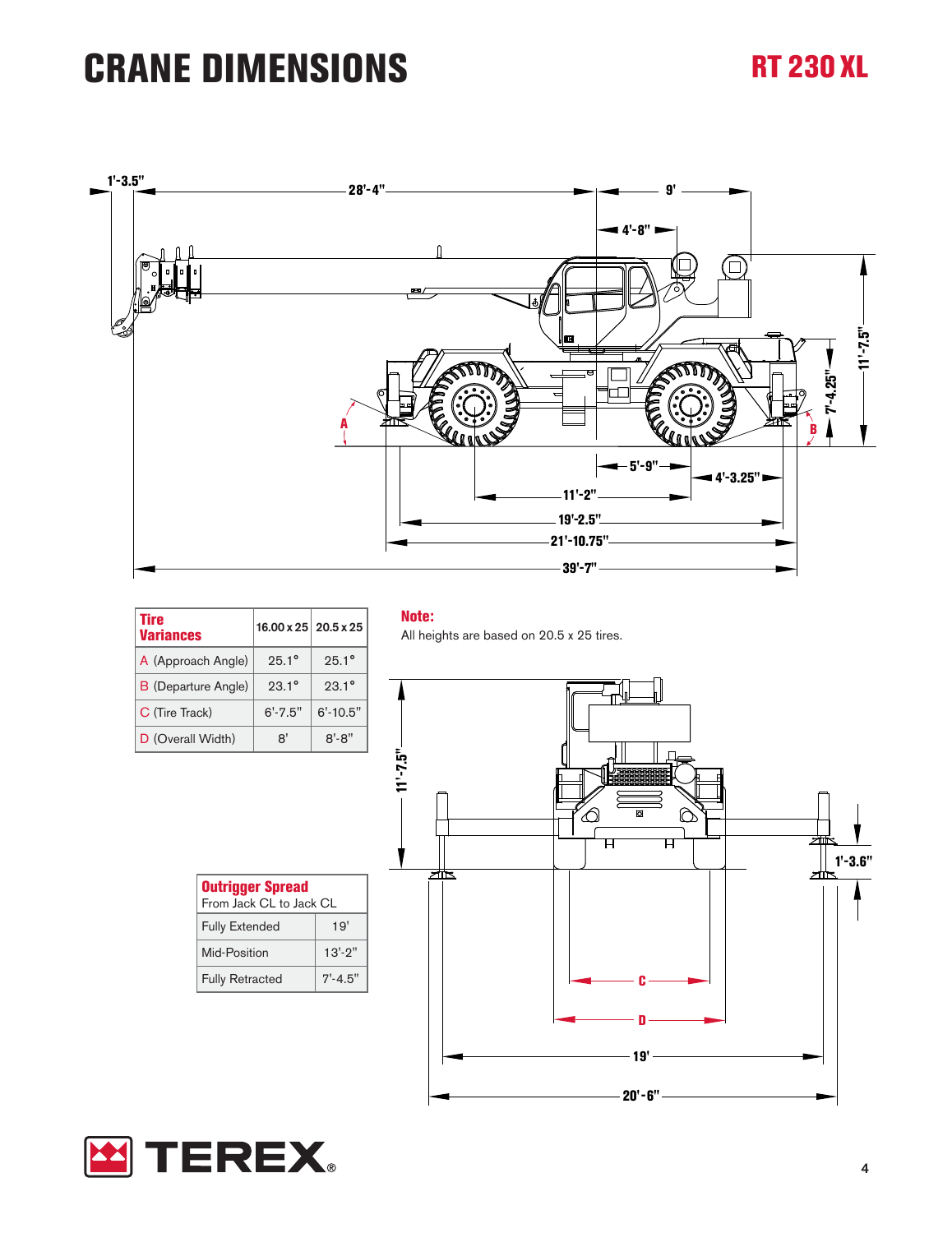# **CRANE WEIGHTS**

### **RT 230 XL**

### **Approximate Weights**

|                         |                                            | <b>IGVW</b> |             |            |
|-------------------------|--------------------------------------------|-------------|-------------|------------|
|                         |                                            | 55,930 lb   | 28,972 lb   | 26,958 lb  |
|                         | Add / Subtract for main optional equipment |             |             |            |
|                         | 26 ft to 43 ft swing on jib stowed         | $+1500$ lb  | $+2600$ lb  | $-1100$ lb |
|                         | Auxiliary boom head                        | $+100$ lb   | $+300$ lb   | $-200$ lb  |
| $\overline{\mathbf{2}}$ | Auxiliary hoist*                           | $+115$ lb   | $-25$ lb    | $+140$ lb  |
| $(\degree)$<br>ැ        | 4 sheaves, 30T                             | $+655$ lb   | $+1071$ lb  | $-416$ lb  |
| ℰ<br>∛                  | 3 sheaves, 30T                             | $+670$ lb   | $+1099$ lb  | $-429$ lb  |
| ℰ<br>ැ                  | 2 sheaves, 25T                             | $+682$ lb   | $+ 1117$ lb | $-435$ lb  |
|                         | 7T Hookball                                | $+240$ lb   | $+290$ lb   | $-50$ lb   |

NOTE: Values are subject to 2% variation

\* Weight includes rope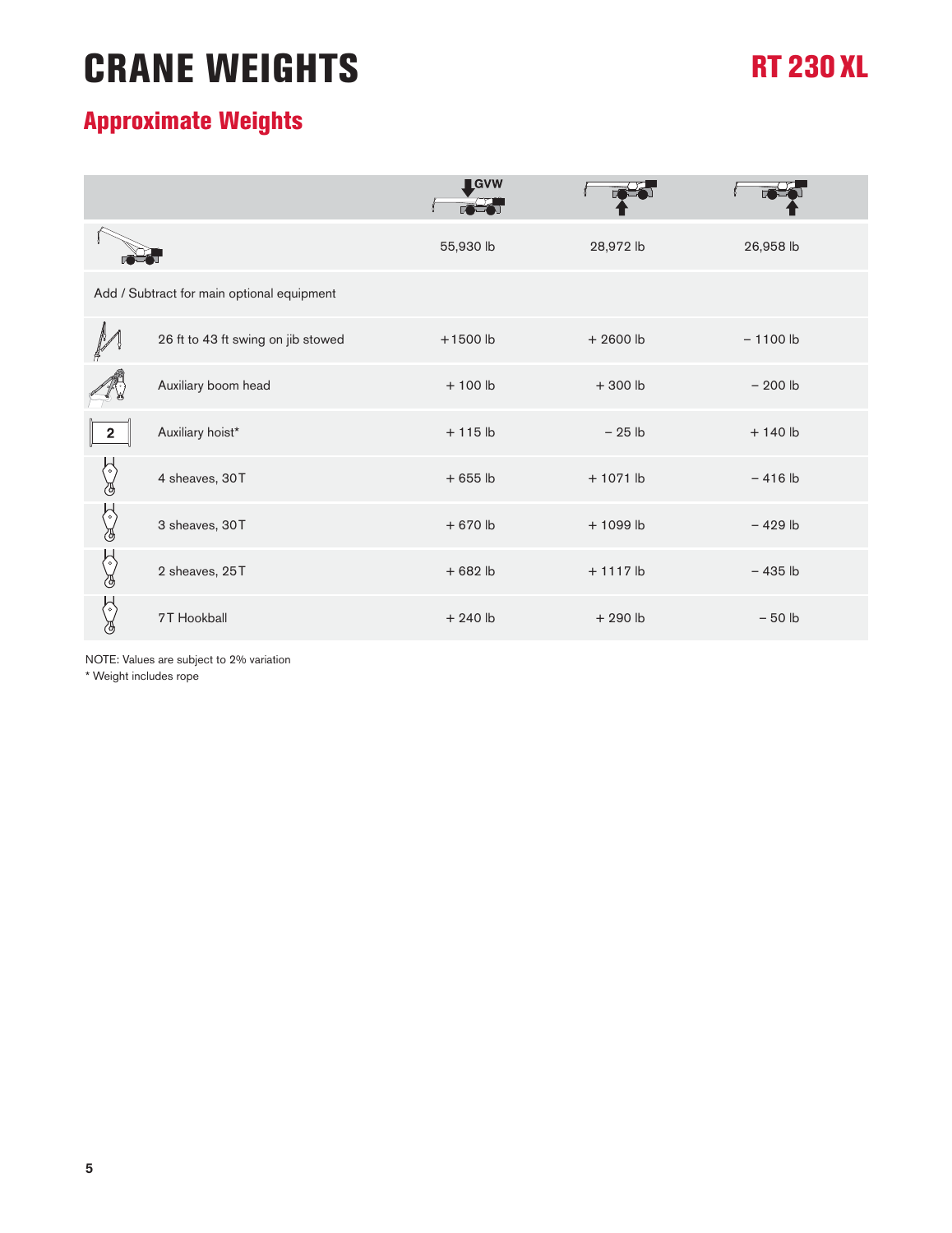### **RT 230 XL**

#### **Outriggers Fully Extended (100%)**



with hook block: 4 ft 5 in

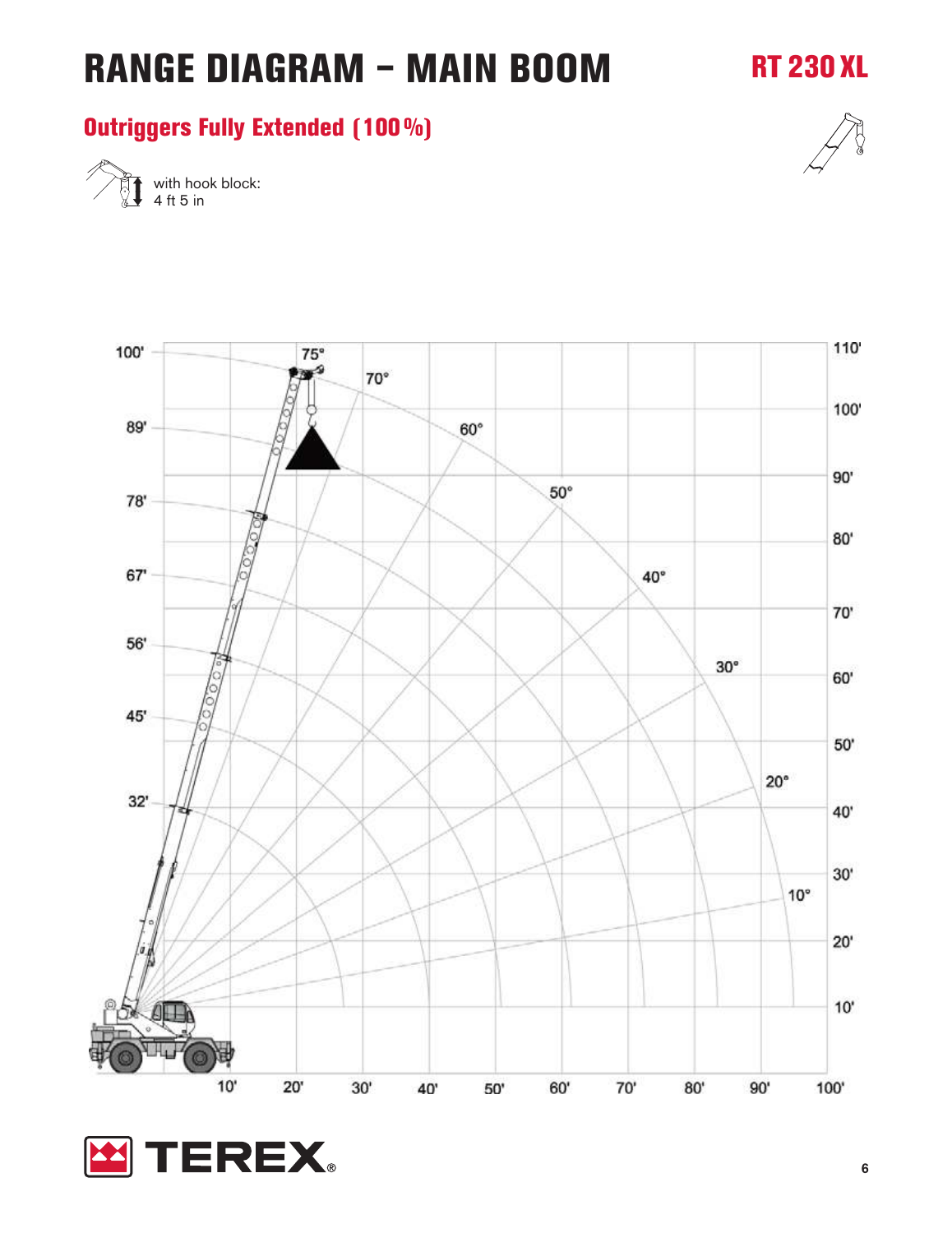# **LOAD CHART – MAIN BOOM RT 230 XL**

#### **Outriggers Fully Extended (100%)**



Standard ASME B30.5

|      | <b>Boom Length</b> |          |            |          |          |          |          |      |
|------|--------------------|----------|------------|----------|----------|----------|----------|------|
|      | 32.29 ft           | 44.79 ft | $55.79$ ft | 66.79 ft | 77.79 ft | 88.79 ft | 99.79 ft |      |
| ft   | Ibs                | Ibs      | Ibs        | Ibs      | Ibs      | Ibs      | Ibs      | ft   |
| $10$ | 60,000             | 46,500   |            |          |          |          |          | $10$ |
| 12   | 48,900             | 45,100   | 43,000     |          |          |          |          | 12   |
| 15   | 42,500             | 39,100   | 37,100     | 35,700   |          |          |          | 15   |
| 20   | 30,000             | 30,900   | 30,300     | 29,000   | 26,900   |          |          | 20   |
| 25   | 22,400             | 23,400   | 23,800     | 24,100   | 22,600   | 20,300   | 15,000   | 25   |
| 30   | 19,300             | 18,400   | 18,800     | 19,100   | 19,300   | 17,400   | 12,800   | 30   |
| 35   |                    | 13,800   | 14,300     | 14,500   | 14,700   | 14,800   | 11,100   | 35   |
| 40   |                    | 10,400   | 11,100     | 11,300   | 11,500   | 11,600   | 9,700    | 40   |
| 45   |                    |          | 8,700      | 9,000    | 9,200    | 9,300    | 8,600    | 45   |
| 50   |                    |          | 6,900      | 7,300    | 7,500    | 7,600    | 7,600    | 50   |
| 55   |                    |          |            | 5,900    | 6,100    | 6,200    | 6,300    | 55   |
| 60   |                    |          |            | 4,700    | 5,000    | 5,100    | 5,200    | 60   |
| 65   |                    |          |            |          | 4,100    | 4,200    | 4,300    | 65   |
| 70   |                    |          |            |          | 3,300    | 3,500    | 3,600    | 70   |
| 75   |                    |          |            |          |          |          | 2,900    | 75   |
| 80   |                    |          |            |          |          |          | 2,400    | 80   |
| 85   |                    |          |            |          |          |          | 1,900    | 85   |
| 90   |                    |          |            |          |          |          | 1,400    | 90   |
| 95   |                    |          |            |          |          |          | 1,000    | 95   |

#### **Notes to lifting capacity**

Lifting capacities do not exceed 85% of tipping load. Weight of hook blocks and slings is part of the load, and is to be deducted from the capacity ratings. Consult operation manual for further details.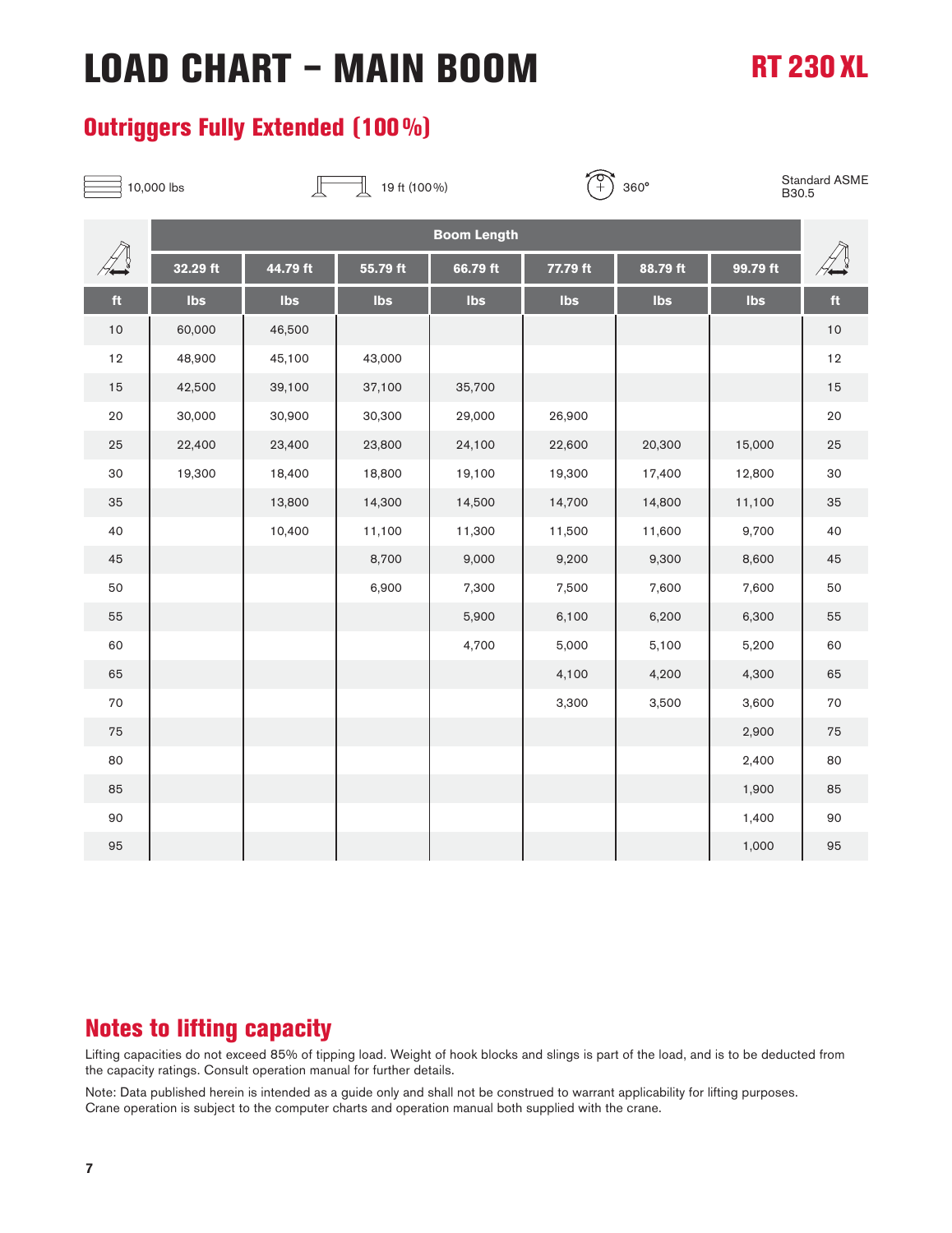### **RT 230 XL**

#### **Outriggers Fully Retracted (0%)**



with hook block: 4 ft 5 in

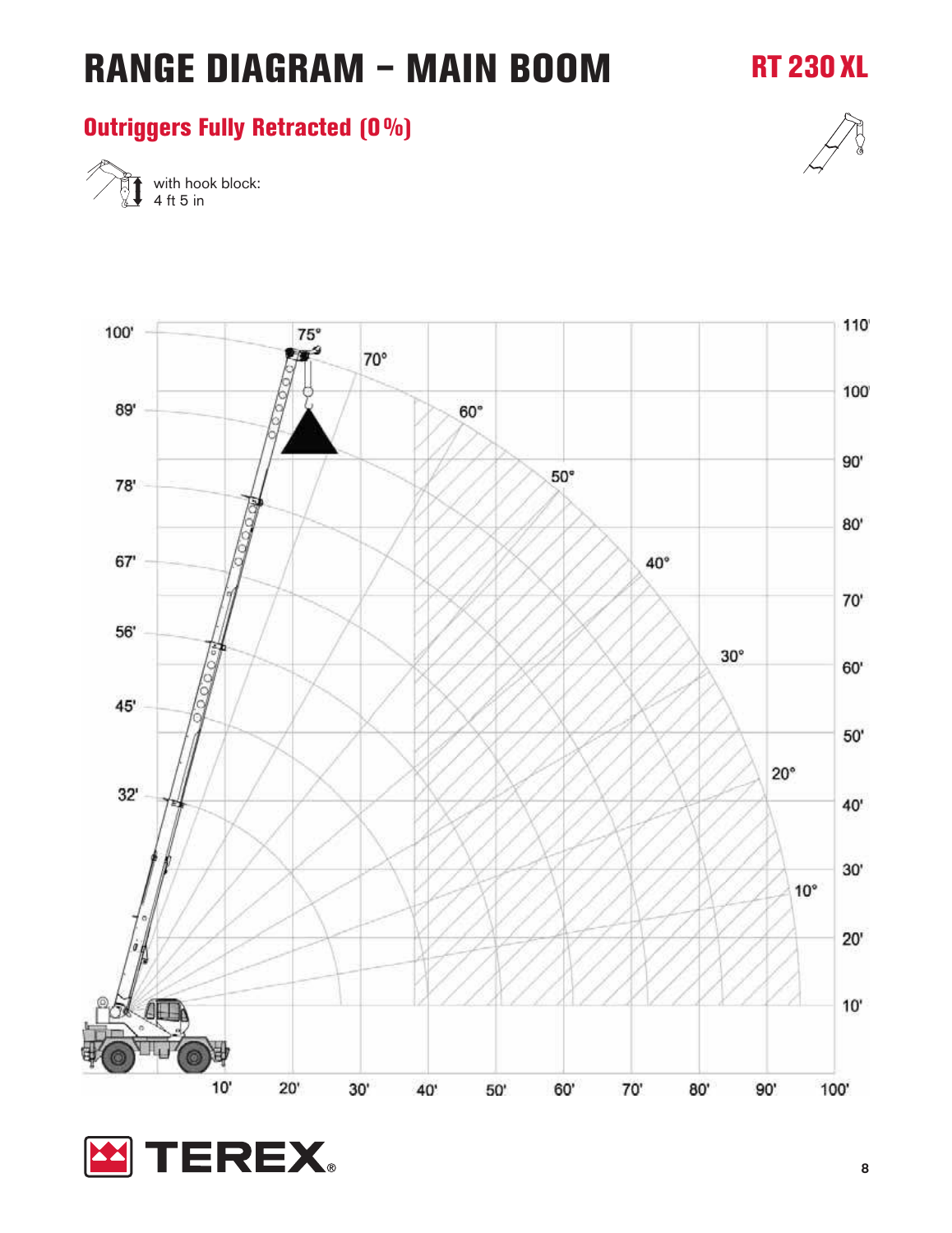# **LOAD CHART – MAIN BOOM RT 230 XL**

#### **Outriggers Fully Retracted (0%)**

| 10,000 lbs |                    | 7 ft 4.5 in (0%) |          |          | ᠊ᡉ<br>$360^\circ$ |          |          | <b>Standard ASME</b><br>B30.5 |
|------------|--------------------|------------------|----------|----------|-------------------|----------|----------|-------------------------------|
|            | <b>Boom Length</b> |                  |          |          |                   |          |          |                               |
|            | 32.29 ft           | 44.79 ft         | 55.79 ft | 66.79 ft | 77.79 ft          | 88.79 ft | 99.79 ft |                               |
| ft         | Ibs                | Ibs              | Ibs      | Ibs      | Ibs               | Ibs      | Ibs      | $\mathop{\mathsf{ft}}$        |
| $10$       | 34,300             | 35,100           |          |          |                   |          |          | 10                            |
| 12         | 24,500             | 25,300           | 25,700   |          |                   |          |          | 12                            |
| 15         | 16,200             | 17,100           | 17,500   | 17,700   |                   |          |          | 15                            |
| 20         | 9,100              | 10,100           | 10,500   | 10,600   | 10,800            |          |          | 20                            |
| 25         | 5,300              | 6,200            | 6,700    | 6,900    | 7,000             | 7,100    | 7,200    | 25                            |
| 30         | 3,700              | 3,900            | 4,300    | 4,500    | 4,700             | 4,800    | 4,900    | 30                            |
| 35         |                    | 2,200            | 2,600    | 2,900    | 3,100             | 3,200    | 3,300    | 35                            |
| 40         |                    | 900              | 1,500    | 1,700    | 1,900             | 2,000    | 2,100    | 40                            |
| 45         |                    |                  |          | 800      | 1,000             | 1,100    | 1,300    | 45                            |

### **Notes to lifting capacity**

Lifting capacities do not exceed 85% of tipping load. Weight of hook blocks and slings is part of the load, and is to be deducted from the capacity ratings. Consult operation manual for further details.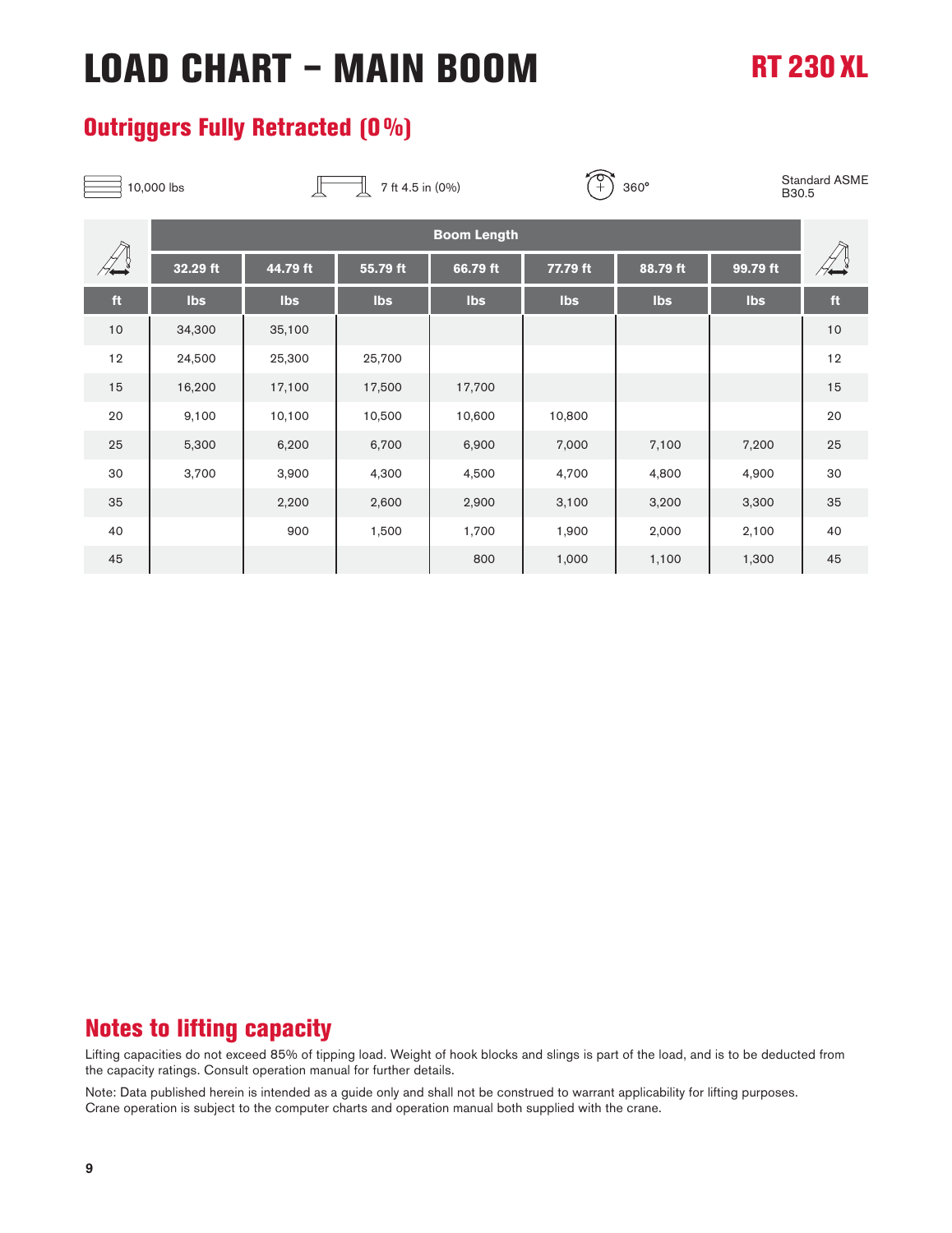**RT 230 XL**

#### **With Jib, 26 ft offset**



with hook block: 4 ft 5 in

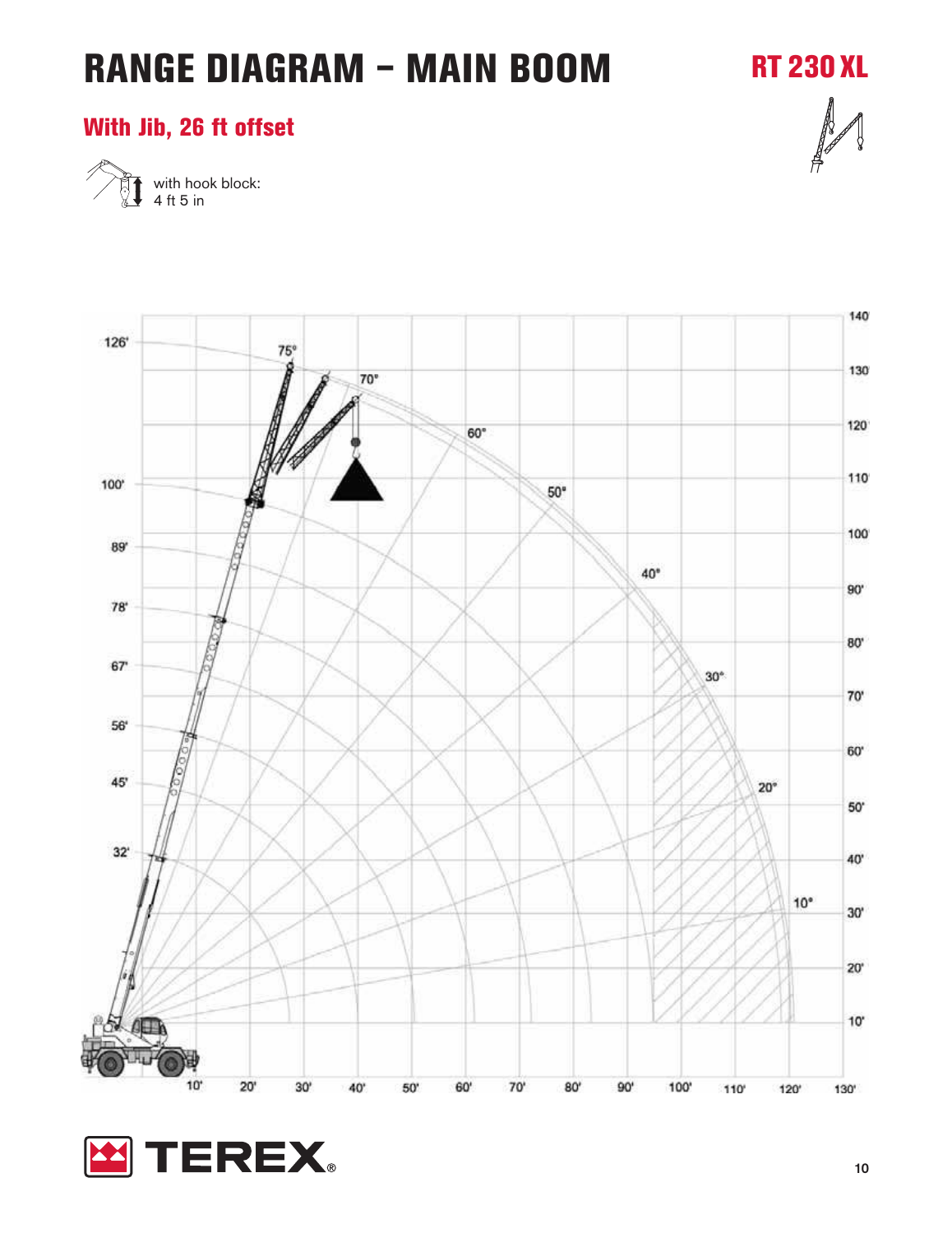# **LOAD CHART – MAIN BOOM RT 230 XL**

#### **With Jib, 26 ft offset**

| 10,000 lbs |                         | 19 ft (100%)            | $\frac{1}{\sqrt{2}}$ | 360°                         | Standard ASME<br>B30.5 |  |  |  |  |
|------------|-------------------------|-------------------------|----------------------|------------------------------|------------------------|--|--|--|--|
|            | 26 ft Offsettable Jib   |                         |                      |                              |                        |  |  |  |  |
|            | $0^{\circ}$             |                         | $15^{\circ}$         |                              | $30^\circ$             |  |  |  |  |
| ft         | $\mathsf{I}\mathsf{bs}$ | $\operatorname{\sf ft}$ | Ibs                  | $\operatorname{\mathsf{ft}}$ | Ibs                    |  |  |  |  |
| 37         | 9,000                   | 43                      | 7,300                | 47                           | 5,500                  |  |  |  |  |
| 41         | 8,500                   | 46                      | 6,700                | $51\,$                       | 5,200                  |  |  |  |  |
| 44         | 8,000                   | 50                      | 6,200                | 55                           | 4,900                  |  |  |  |  |
| 50         | 7,200                   | 55                      | 5,500                | 60                           | 4,400                  |  |  |  |  |
| 56         | 6,200                   | 60                      | 5,000                | 65                           | 4,000                  |  |  |  |  |
| 61         | 5,400                   | 65                      | 4,400                | 70                           | 3,600                  |  |  |  |  |
| 66         | 3,900                   | $70\,$                  | 3,800                | 74                           | 3,200                  |  |  |  |  |
| $73\,$     | 3,000                   | $7\,7$                  | 3,100                | 80                           | 2,700                  |  |  |  |  |
| 80         | 2,400                   | 84                      | 2,500                | 86                           | 2,200                  |  |  |  |  |
| 86         | 1,900                   | $90\,$                  | 1,900                | 92                           | 1,700                  |  |  |  |  |
| 93         | 1,400                   | 96                      | 1,400                | 98                           | 1,300                  |  |  |  |  |
| 100        | 900                     | 102                     | 900                  | 103                          | 900                    |  |  |  |  |

#### **Notes to lifting capacity**

Lifting capacities do not exceed 85% of tipping load. Weight of hook blocks and slings is part of the load, and is to be deducted from the capacity ratings. Consult operation manual for further details.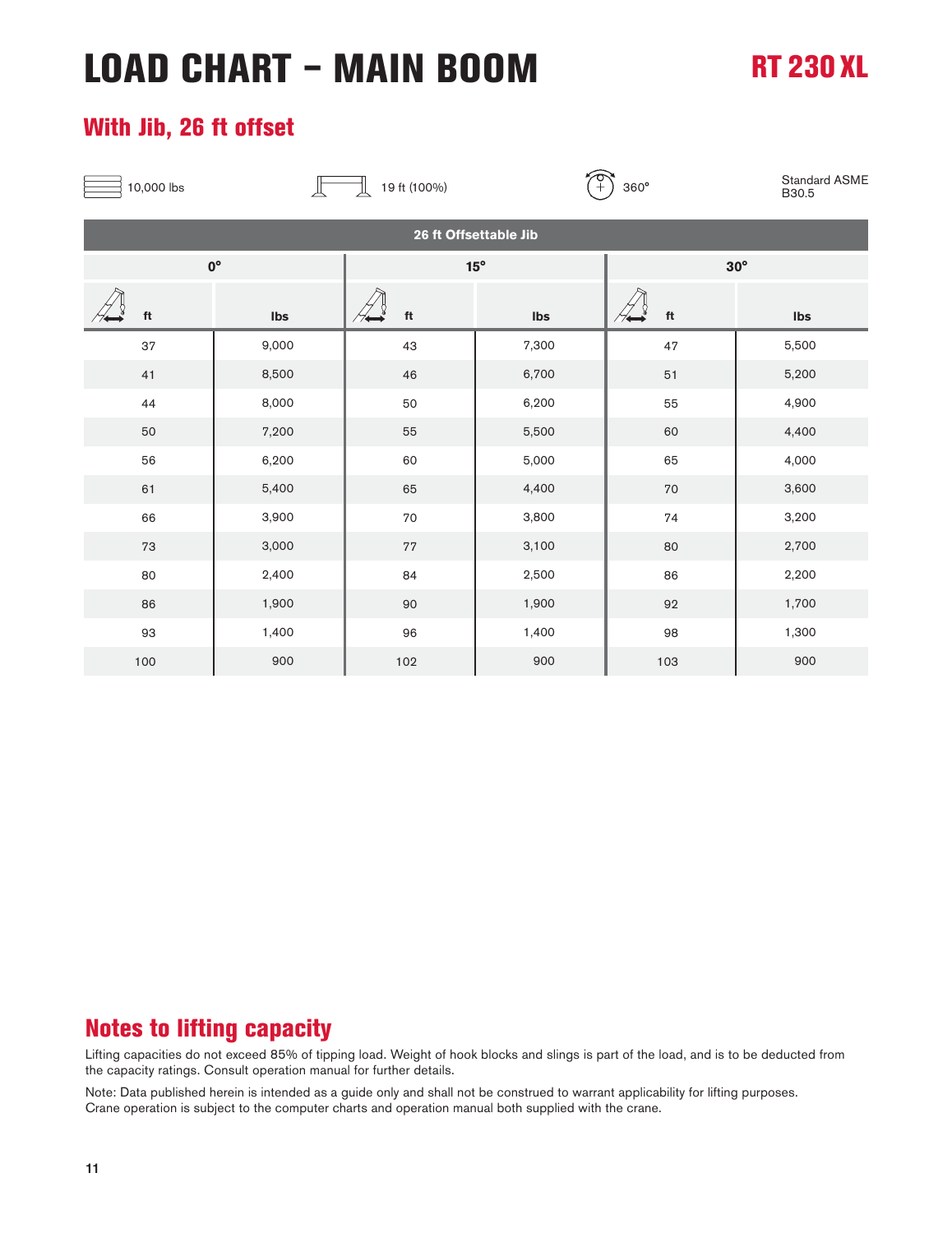**RT 230 XL**

#### **With Jib, 43 ft offset**



with hook block: 4 ft 5 in

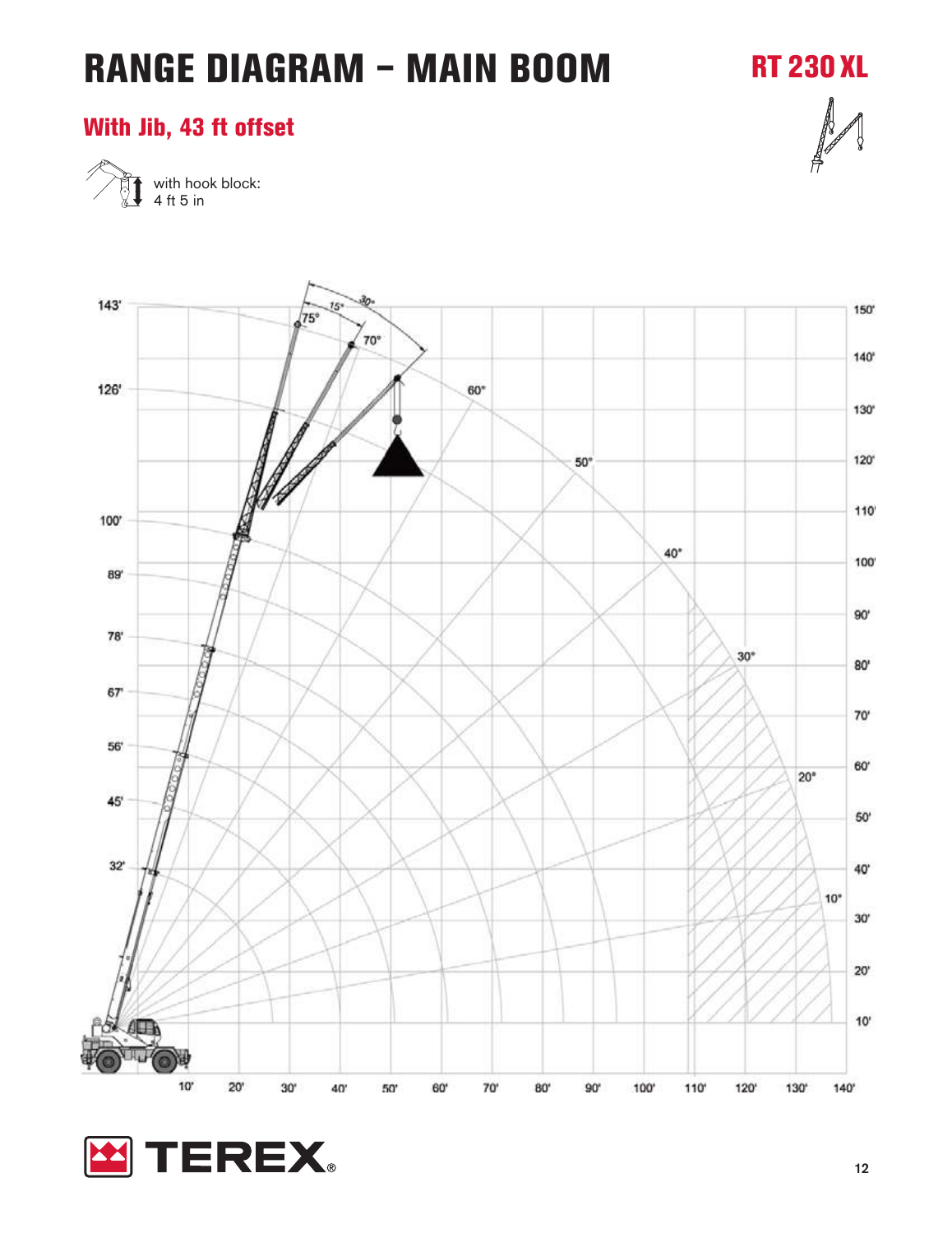# **LOAD CHART – MAIN BOOM RT 230 XL**

#### **With Jib, 43 ft offset**

| 10,000 lbs |                         | 19 ft (100%)                 | $\begin{bmatrix} 1 \ 2 \end{bmatrix}$ | 360°                   | Standard ASME<br>B30.5 |  |  |  |  |
|------------|-------------------------|------------------------------|---------------------------------------|------------------------|------------------------|--|--|--|--|
|            | 43 ft Offsettable Jib   |                              |                                       |                        |                        |  |  |  |  |
|            | $0^{\circ}$             |                              | $15^{\circ}$                          |                        | $30^\circ$             |  |  |  |  |
| ft         | $\mathsf{I}\mathsf{bs}$ | $\operatorname{\mathsf{ft}}$ | Ibs                                   | $\mathop{\mathsf{ft}}$ | Ibs                    |  |  |  |  |
| 41         | 5,000                   | 51                           | 3,300                                 | 59                     | 2,600                  |  |  |  |  |
| 46         | 4,700                   | 56                           | 3,200                                 | 63                     | 2,600                  |  |  |  |  |
| 51         | 4,400                   | 61                           | 3,100                                 | 67                     | 2,500                  |  |  |  |  |
| 58         | 4,000                   | 67                           | 2,900                                 | 74                     | 2,400                  |  |  |  |  |
| 64         | 3,700                   | 74                           | 2,800                                 | 80                     | 2,400                  |  |  |  |  |
| $70\,$     | 3,500                   | 79                           | 2,700                                 | 85                     | 2,300                  |  |  |  |  |
| 76         | 3,300                   | 85                           | 2,600                                 | $90\,$                 | 2,300                  |  |  |  |  |
| 83         | 2,800                   | 91                           | 2,500                                 | 96                     | 2,200                  |  |  |  |  |
| $90\,$     | 2,200                   | 98                           | 2,000                                 | 102                    | 1,900                  |  |  |  |  |
| 98         | 1,800                   | 106                          | 1,600                                 | 108                    | 1,500                  |  |  |  |  |
| 106        | 1,300                   | 112                          | 1,200                                 | 114                    | 1,100                  |  |  |  |  |
| 115        | 900                     | 119                          | 800                                   |                        |                        |  |  |  |  |

#### **Notes to lifting capacity**

Lifting capacities do not exceed 85% of tipping load. Weight of hook blocks and slings is part of the load, and is to be deducted from the capacity ratings. Consult operation manual for further details.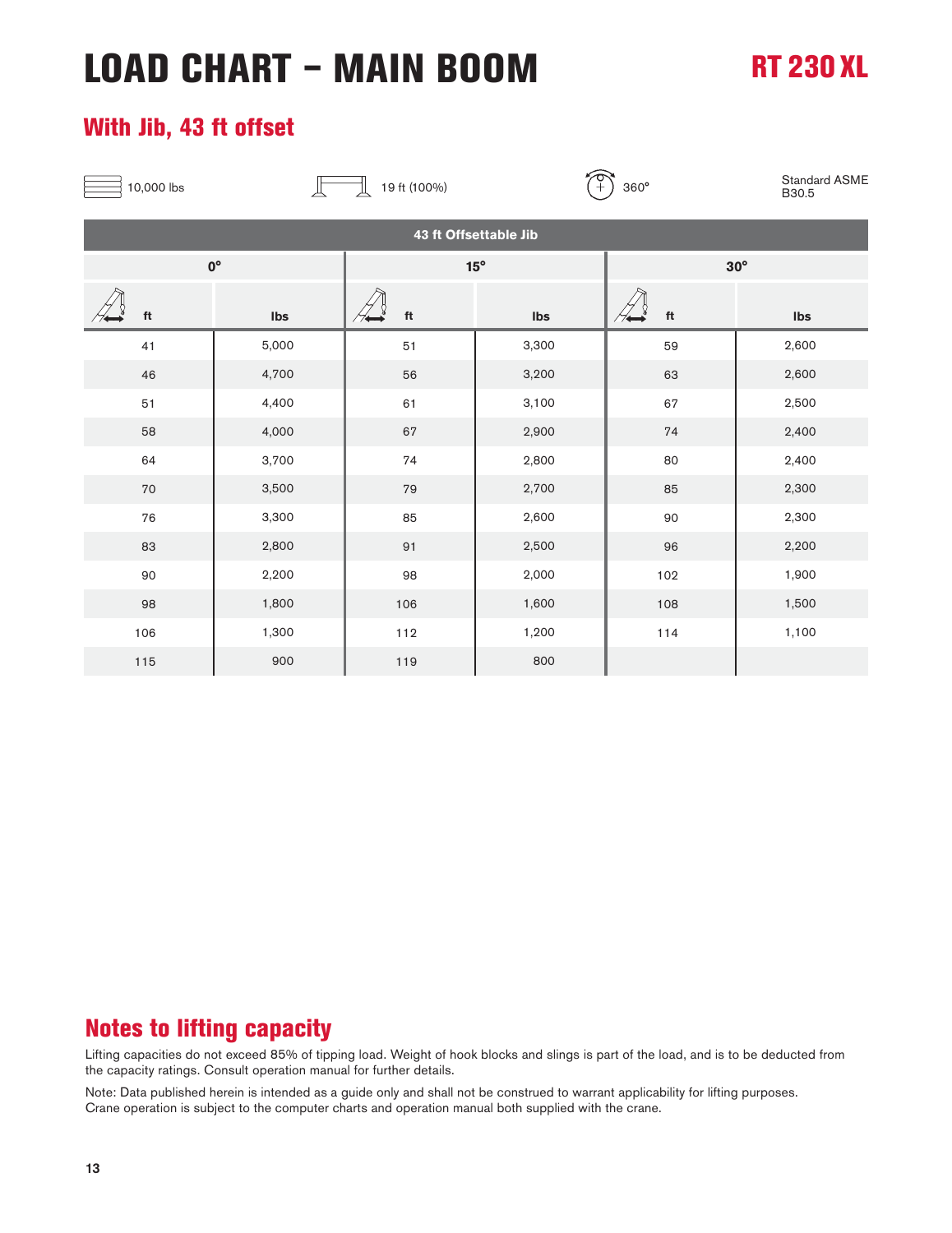#### **On Tires**



**RT 230 XL**



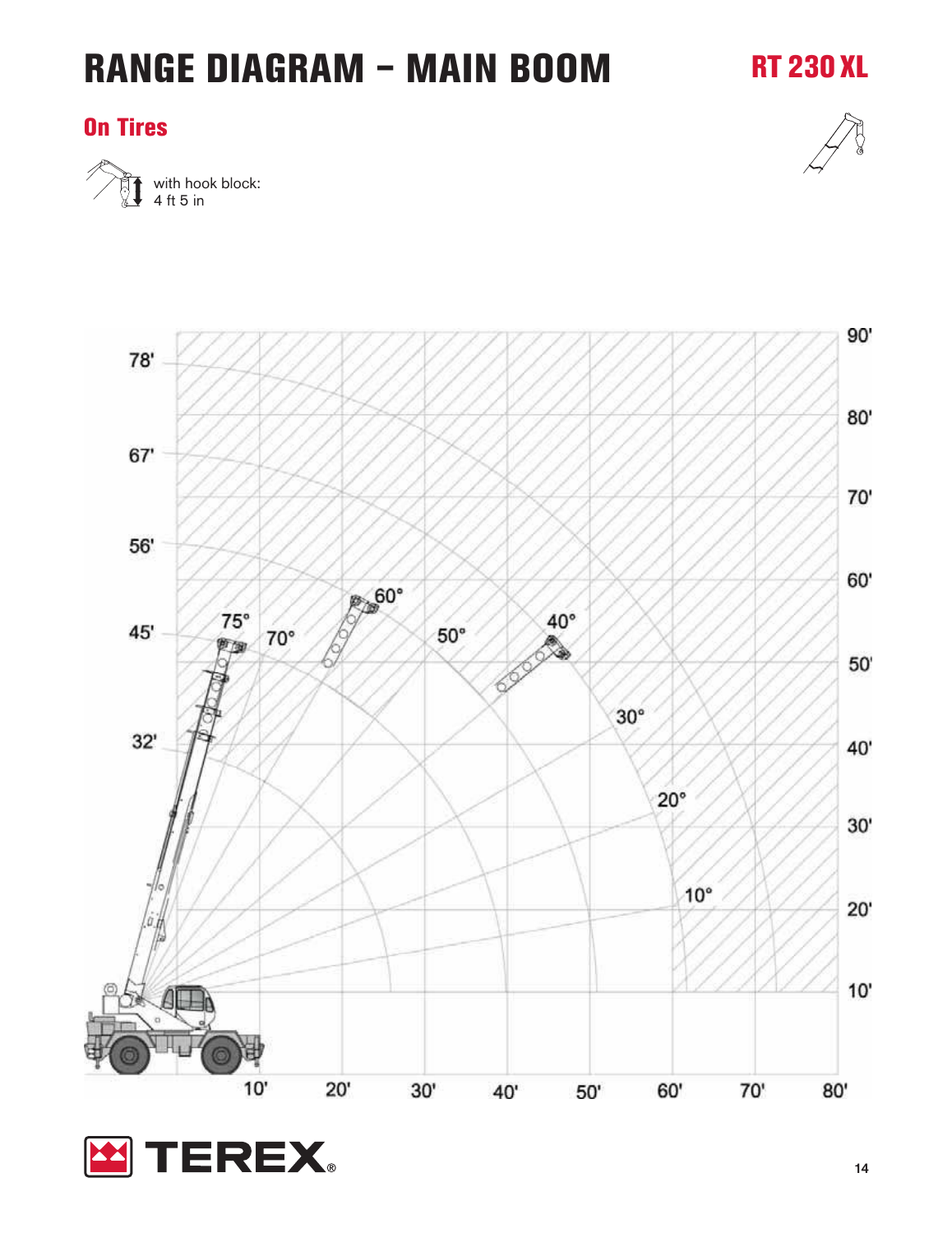# **LOAD CHART – MAIN BOOM**

### **RT 230 XL**

#### **On Tires**

 $\exists$  10,000 lbs  $\triangle$ 



20.50 x 25-24 PR

Standard ASME B30.5

| <b>Boom</b>   |        | <b>Stationary</b><br>$360^\circ$ | <b>Travel Speed</b><br><b>Boom</b> straight over front | ၂၅        |
|---------------|--------|----------------------------------|--------------------------------------------------------|-----------|
| <b>Radius</b> | Length | 0 mph                            | <b>Creep</b>                                           | $2.5$ mph |
| ft            | ft     | Ibs                              | Ibs                                                    | Ibs       |
| 10            | 32     | 26,600                           | 34,300                                                 | 23,300    |
| 12            | 32     | 19,900                           | 29,400                                                 | 19,700    |
| 15            | 32     | 13,900                           | 23,900                                                 | 15,600    |
| 20            | 45     | 8,100                            | 17,400                                                 | 11,000    |
| 25            | 45     | 5,300                            | 11,000                                                 | 7,800     |
| 30            | 45     | 3,400                            | 7,700                                                  | 5,600     |
| 35            | 56     | 2,100                            | 5,900                                                  | 4,300     |
| 40            | 56     | 1,300                            | 4,500                                                  | 3,300     |
| 45            | 56     | 700                              | 3,500                                                  | 2,500     |
| 50            | 67     |                                  | 2,700                                                  | 1,800     |
| 55            | 67     |                                  | 2,000                                                  | 1,300     |
| 60            | 67     |                                  | 1,400                                                  | 800       |

#### **Notes to lifting capacity**

Lifting capacities do not exceed 85% of tipping load. Weight of hook blocks and slings is part of the load, and is to be deducted from the capacity ratings. Consult operation manual for further details.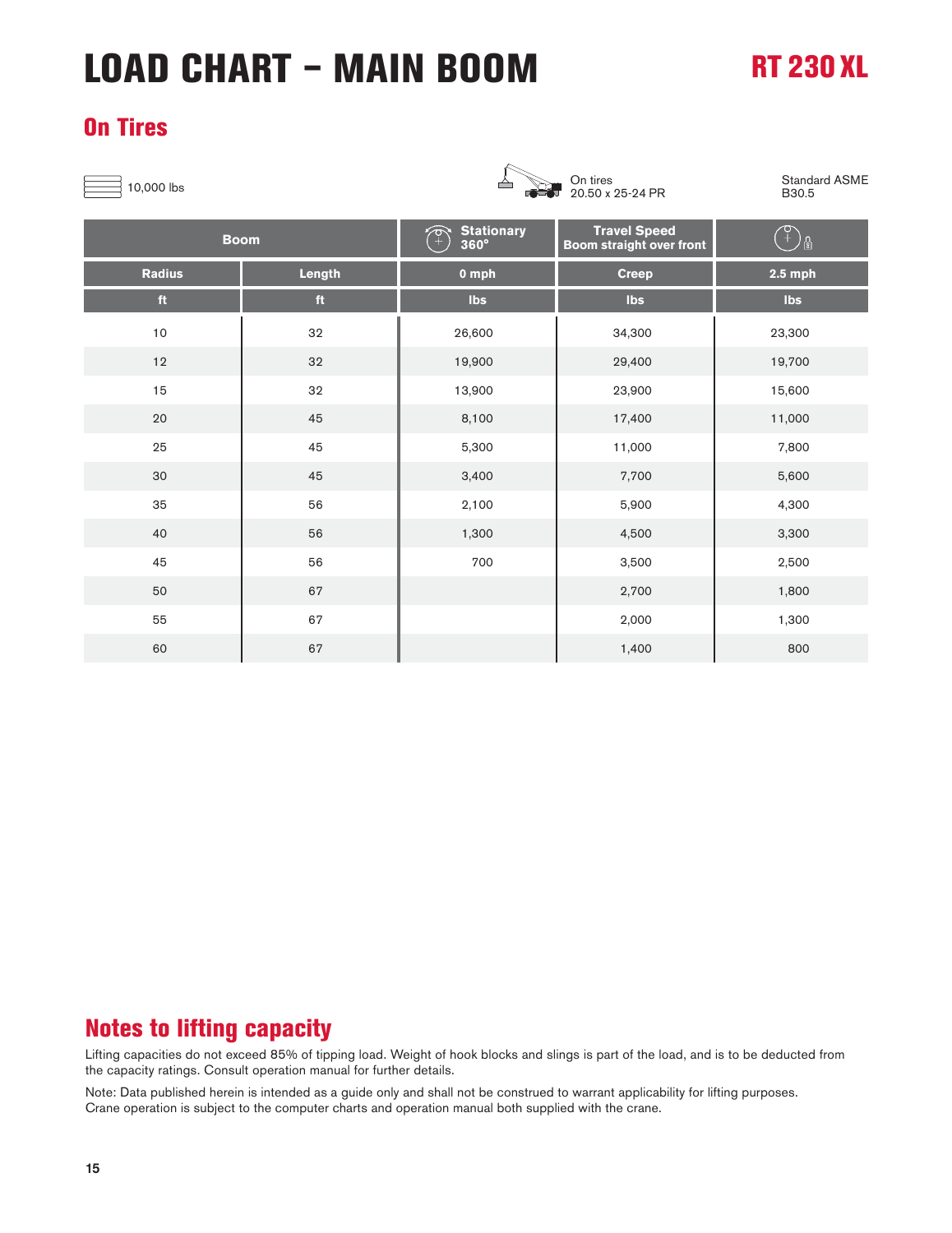#### **Boom**

|                                               | <b>Standard configuration:</b> |
|-----------------------------------------------|--------------------------------|
| 4 sections hydraulic actuated boom            |                                |
| Full power mechanically synchronized          |                                |
| Min. / Max.                                   | 32 ft / 100 ft                 |
| Boom elevation angle range (min. / max.)      | $-4^{\circ}$ / 76 $^{\circ}$   |
|                                               |                                |
|                                               | <b>Optional configuration:</b> |
| Single sheave                                 |                                |
|                                               |                                |
| One section, side stowable<br>Angular offsets | 0, 15 and 30 degrees           |
| With one section jib                          | 120 ft                         |

#### **Hoist, Rope and Hook**

| <b>Standard configuration:</b> |                                                                                                                              |                                                    |
|--------------------------------|------------------------------------------------------------------------------------------------------------------------------|----------------------------------------------------|
|                                | Grooved drum<br>Storage capacity                                                                                             | 598 ft                                             |
|                                | Two speed ratios<br>Without load in 6th layer (low range / high range)<br>Without load in 1st layer (low range / high range) | 297 ft/min / 475 ft/min<br>205 ft/min / 329 ft/min |
|                                | 6 x 19 IWRC XIPS, right regular lay, preformed                                                                               |                                                    |
|                                |                                                                                                                              | $5/8$ in                                           |
|                                |                                                                                                                              | 479 ft                                             |
|                                | Max. line pull; 1st layer low-range<br>Max. line pull permissible                                                            | 35,800 lbs<br>9,000 lbs                            |

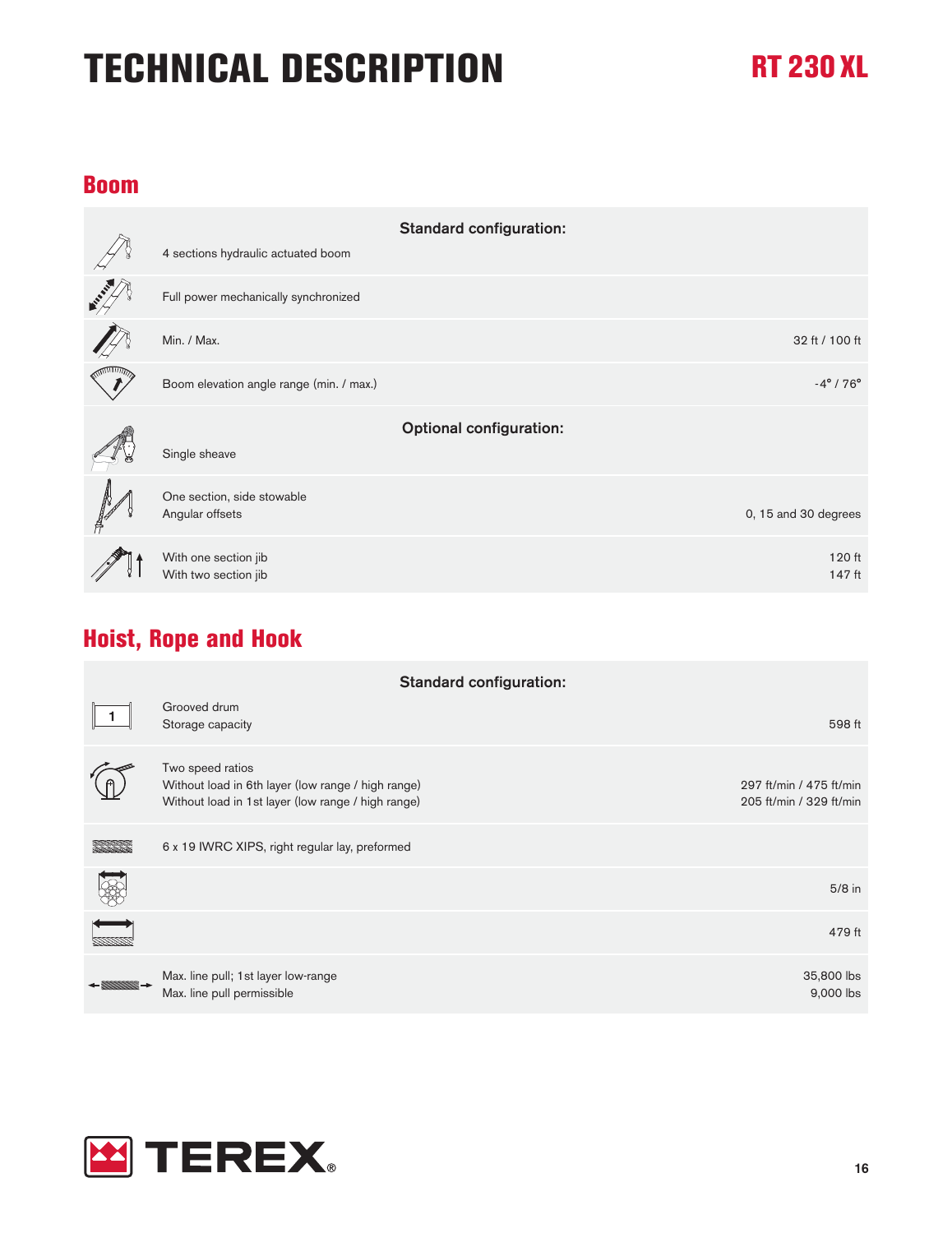| <b>Optional configuration:</b> |                                                                                                          |                                                    |
|--------------------------------|----------------------------------------------------------------------------------------------------------|----------------------------------------------------|
|                                | Hook and ball<br>2 sheaves                                                                               | 7 ton<br>25 ton                                    |
|                                | 3 sheaves<br>4 sheaves                                                                                   | 30 ton<br>30 ton                                   |
| $\overline{\mathbf{2}}$        | Grooved drum<br>Storage capacity                                                                         | 598 ft                                             |
|                                | Without load in 6th layer (low range / high range)<br>Without load in 1st layer (low range / high range) | 205 ft/min / 329 ft/min<br>297 ft/min / 475 ft/min |
|                                | Rotation resistant compacted strand 18 x 19 or 19 x 19                                                   |                                                    |
|                                |                                                                                                          | $5/8$ in                                           |
|                                |                                                                                                          | 479 ft                                             |
|                                | Minimum breaking strength<br>Max. line pull permissible                                                  | 35,800 lbs<br>9,000 lbs                            |

#### **Superstructure**

| $\widetilde{C}^+$ | <b>Standard configuration:</b><br>Non stop<br>Maximum rotation speed without load | $360^\circ$<br>3 rpm |
|-------------------|-----------------------------------------------------------------------------------|----------------------|
|                   | Hydraulic motor<br>Planetary reducer                                              |                      |
|                   | Foot actuated pedal - provides variable braking force                             |                      |
|                   | Travel Lock - 360° house lock                                                     |                      |

### **Cab, Controls, Operator aids and Load limiter / Load indicator**

| <b>Standard configuration:</b>                                                                                                                                                                                     |
|--------------------------------------------------------------------------------------------------------------------------------------------------------------------------------------------------------------------|
| Sliding door<br>Tinted safety glass throughout<br>Six way adjustable seat                                                                                                                                          |
| Armrest mounted dual axis electro-proportional joysticks<br>Steering wheel column with gear selector on the left and directional light selector on the right<br>Dashboard mounted switches for outrigger operation |
| Graphic interface for load indicator                                                                                                                                                                               |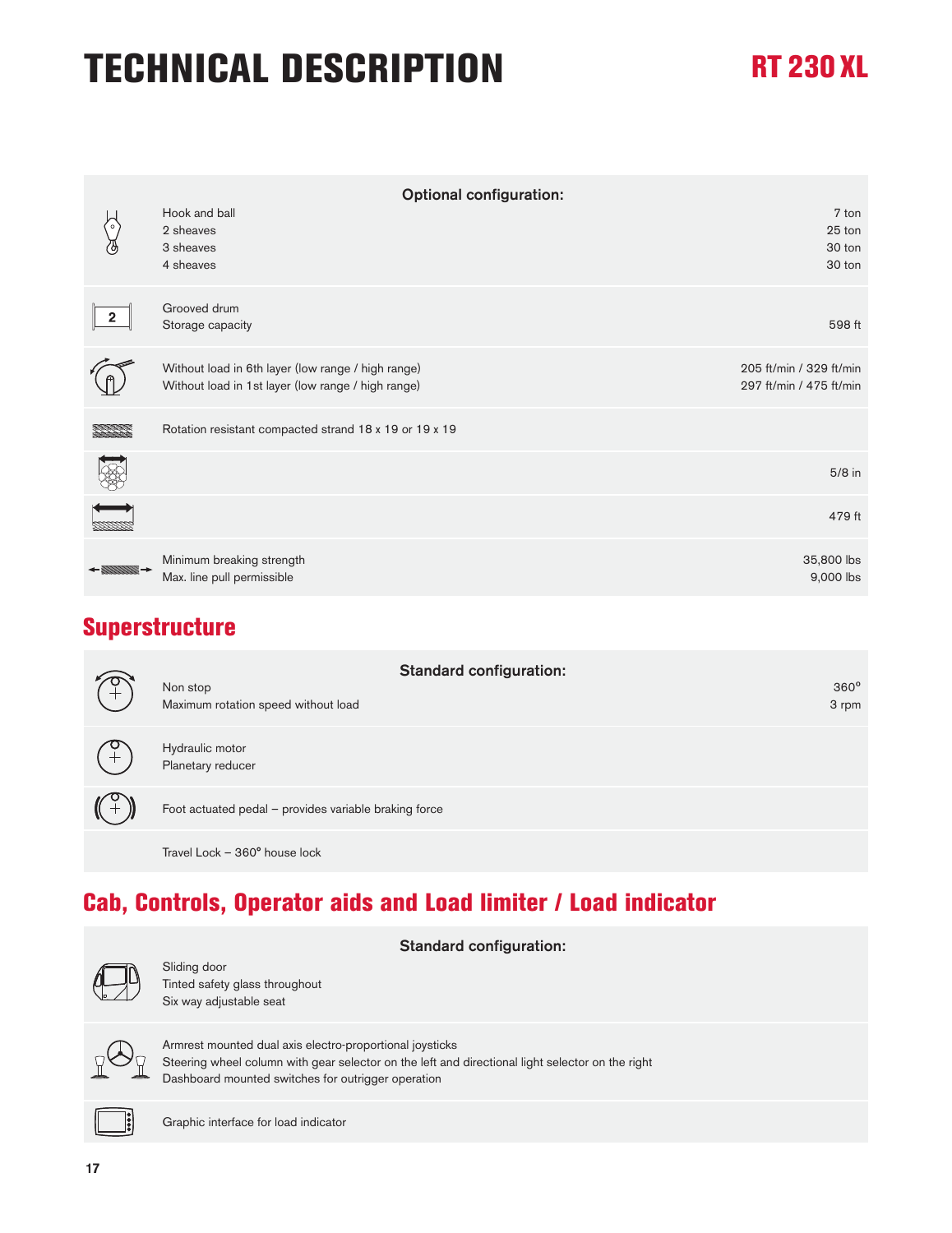

Heater Air conditioner Work lights Rotating beacon Optional configuration:

**Carrier, Engine, Drive-line and Hydraulic system**

| <b>Standard configuration:</b> |                                                                                                                                                                                                                                                                                                                                                                          |                                                                                                                                                                                       |
|--------------------------------|--------------------------------------------------------------------------------------------------------------------------------------------------------------------------------------------------------------------------------------------------------------------------------------------------------------------------------------------------------------------------|---------------------------------------------------------------------------------------------------------------------------------------------------------------------------------------|
|                                | Hydraulic, independent extension:<br>Diameter of outrigger pads<br>Area of outrigger pads                                                                                                                                                                                                                                                                                | 24 in<br>$254$ in <sup>2</sup>                                                                                                                                                        |
|                                | Tier 4i<br>Cummins QSB4.5 4 cylinders<br>Rated power<br>Maximum gross torque<br>Intake: turbocharger with intercooler<br>Fuel type<br>Fuel tank capacity<br>Tier <sub>3</sub><br>Cummins QSB4.5 4 cylinders<br>Rated power<br>Maximum gross torque<br>Intake: turbocharger with intercooler<br>Fuel type<br>Fuel tank capacity                                           | 130 hp @ 2,200 rpm<br>457 ft-lb @ 1,500 rpm<br>Ultra Low Sulfur Diesel (ULSD, max 15 ppm)<br>50 gallons<br>130 hp @ 2,200 rpm<br>457 ft-lb @ 1,500 rpm<br><b>Diesel</b><br>50 gallons |
|                                | 6 x 6 powershift transmission with integral torque converter<br>Full time 4WD (Four-Wheel Drive)<br>Rigid mounted front axle<br>Oscillating rear axle<br>Differential lock on front axle and rear axle<br>Rear axle oscillation lock - manual or automatic actuation<br>Air-over-hydraulic disc brakes<br>Parking brake on front axle<br>Hydraulic oil cooler on carrier |                                                                                                                                                                                       |
|                                | Hydraulic power steering<br>Front wheel steering<br>Four wheel steering concentric<br>Four wheel steering crab<br>Optional rear wheel steering package                                                                                                                                                                                                                   |                                                                                                                                                                                       |

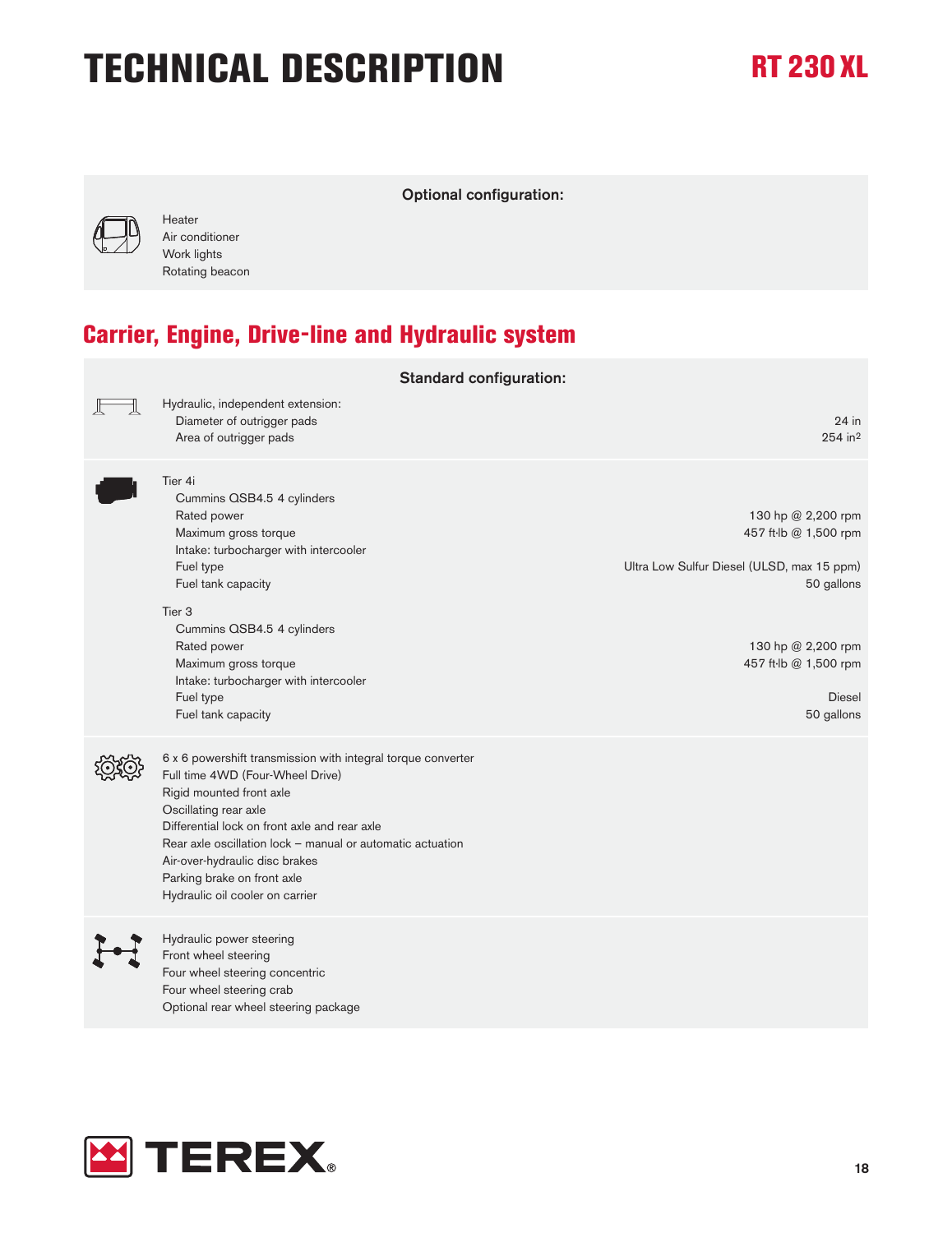| <b>HYDR</b> | <b>Hydraulic Pumps:</b><br>Tandem pumps:<br>Boom lift / Telescope<br>Power steering / Outriggers and Swing | 39 gal/min @ 3,500 psi<br>21 gal/min @ 2,500 psi |
|-------------|------------------------------------------------------------------------------------------------------------|--------------------------------------------------|
|             | Single pump:<br>Main and auxiliary hoist pump                                                              | 53 gal/min @ 3,500 psi                           |
|             | Hydraulic oil reservoir capacity<br>Hydraulic oil suction filter<br>Hydraulic oil return filter            | 94 gallons<br>250 microns<br>5 microns           |

### **Vehicle performance**

|                                                              | <b>Standard configuration:</b> |
|--------------------------------------------------------------|--------------------------------|
| Max. in 1 <sup>st</sup> gear<br>Max. in 6 <sup>th</sup> gear | 112 %<br>3%                    |
| $\bigcirc$ $\Box$ Max. (6 <sup>th</sup> gear)                | $24.5$ mph                     |

#### **Tires**

|           |                                     | <b>Standard configuration:</b> |
|-----------|-------------------------------------|--------------------------------|
| $\bullet$ | Wide tread earth mover pattern (E3) | 20.5 x 25-24 PR                |
|           |                                     | <b>Optional configuration:</b> |
| $\bullet$ | Wide tread earth mover pattern (E3) | 16.00 x 25-28 PR               |
|           | Spare wheel                         | 20.5 x 25-24 PR                |
|           |                                     |                                |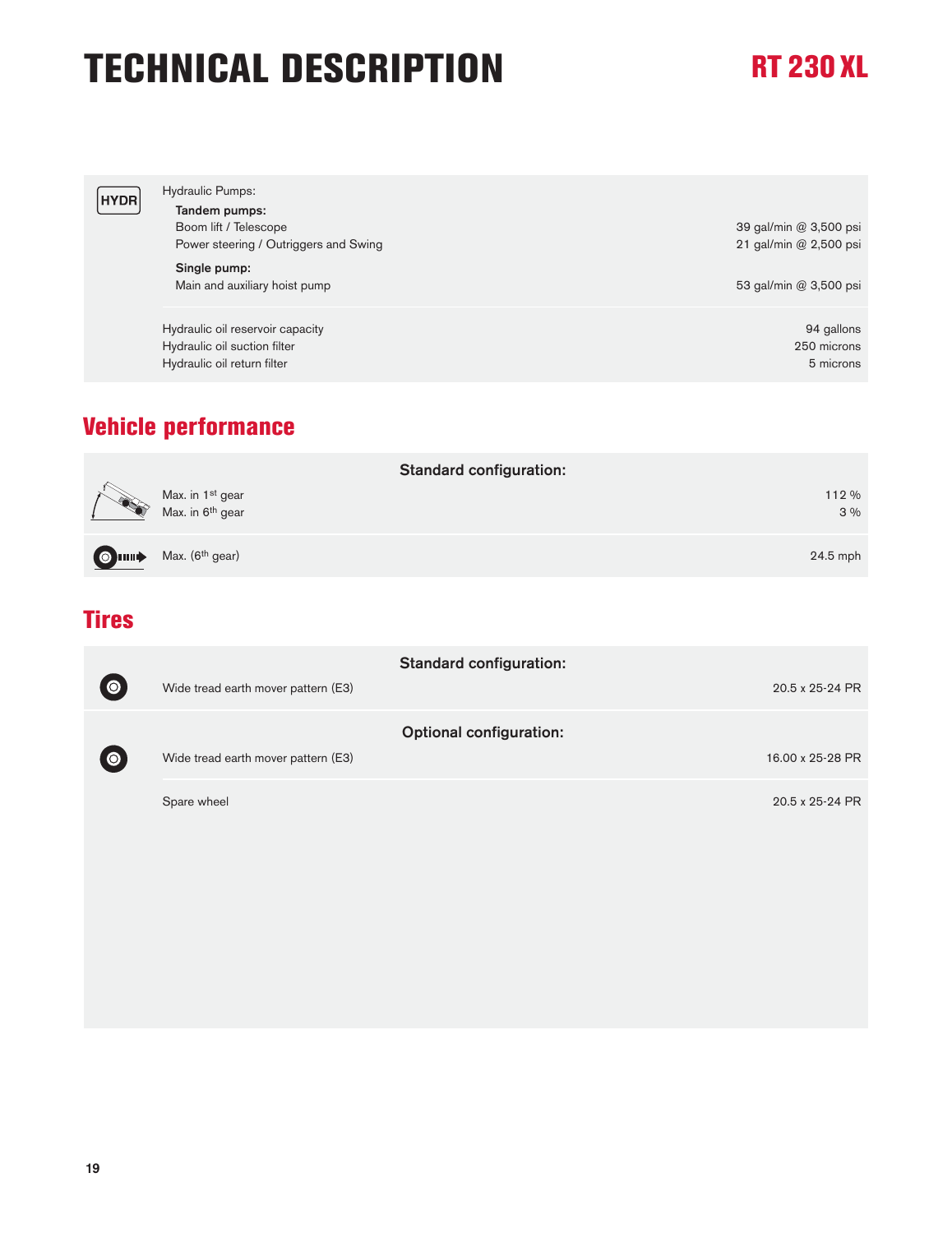# **NOTES RT 230 XL**



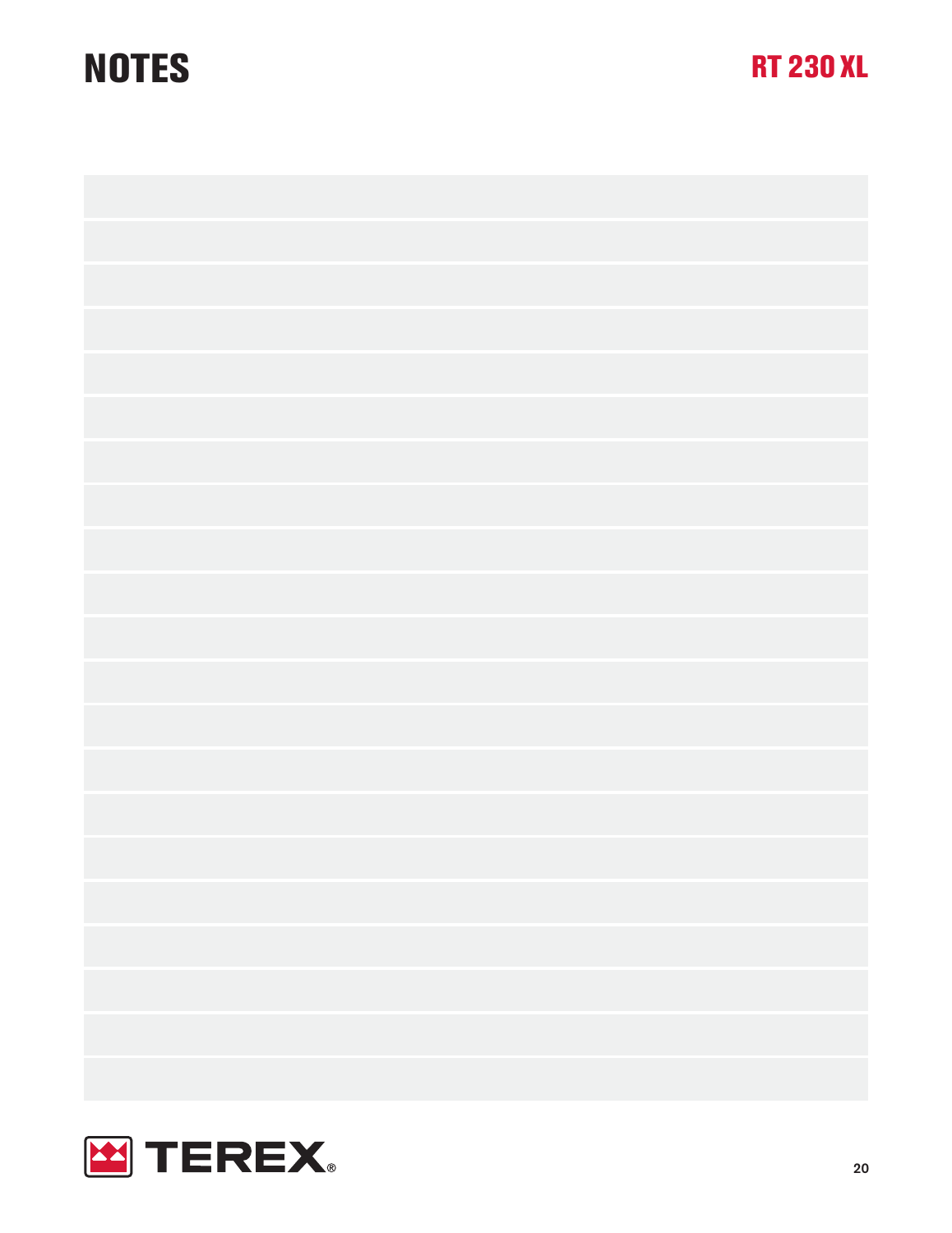# **NOTES RT 230 XL**